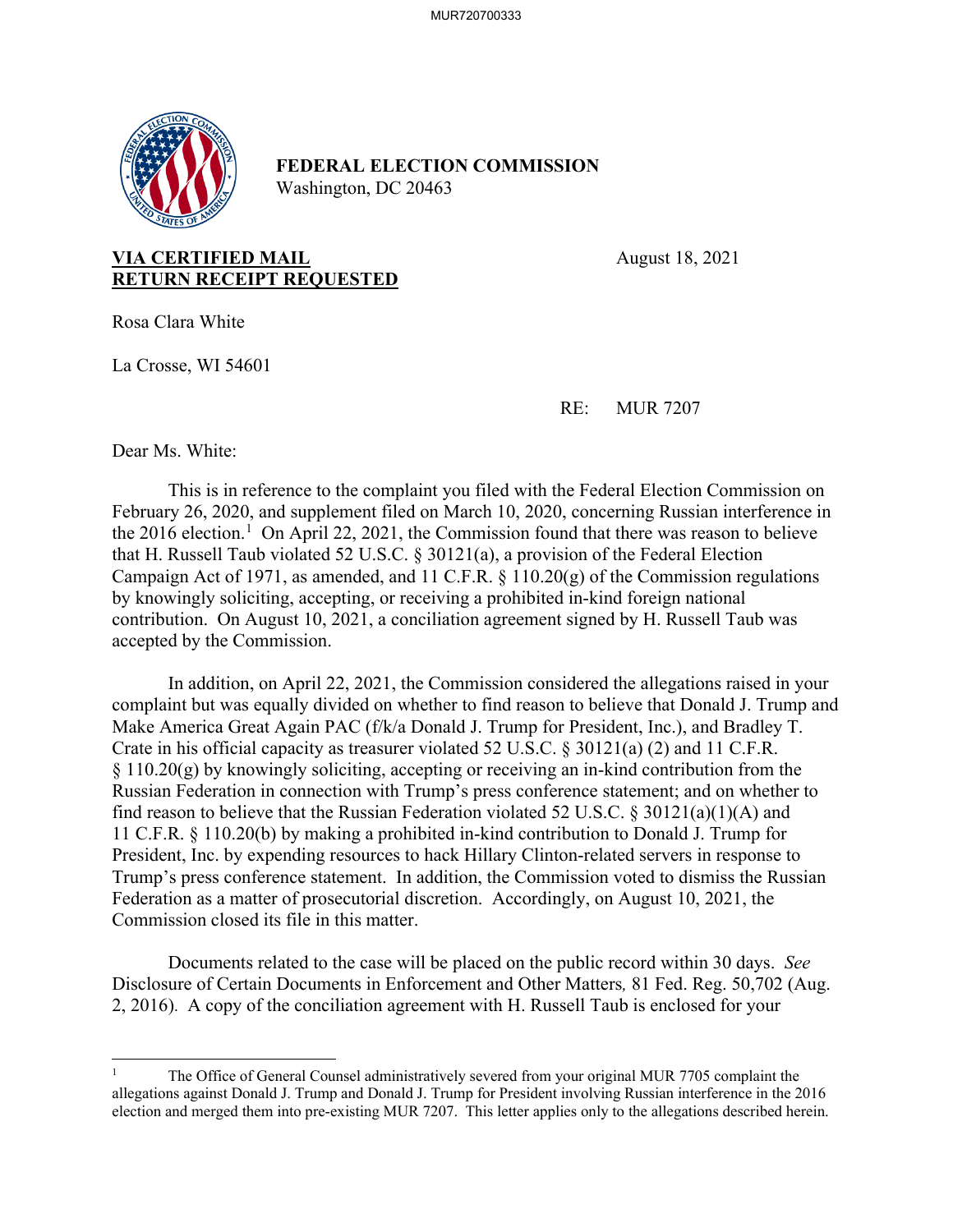Rosa Clara White MUR 7207 Page 2

information. In addition, a Statement of Reasons providing a basis for the Commission's decision regarding the other respondents will follow.

 The Federal Election Campaign Act of 1971, as amended, allows a complainant to seek judicial review of the Commission's dismissal of this action. *See* 52 U.S.C. § 30109(a)(8). If you have any questions, please contact Nicholas Bamman, the attorney assigned to this matter, at (202) 694-1650 or nbamman@fec.gov.

Sincerely,

*(laudio faxi* 

 Claudio Pavia Acting Assistant General Counsel

Enclosure: Conciliation Agreement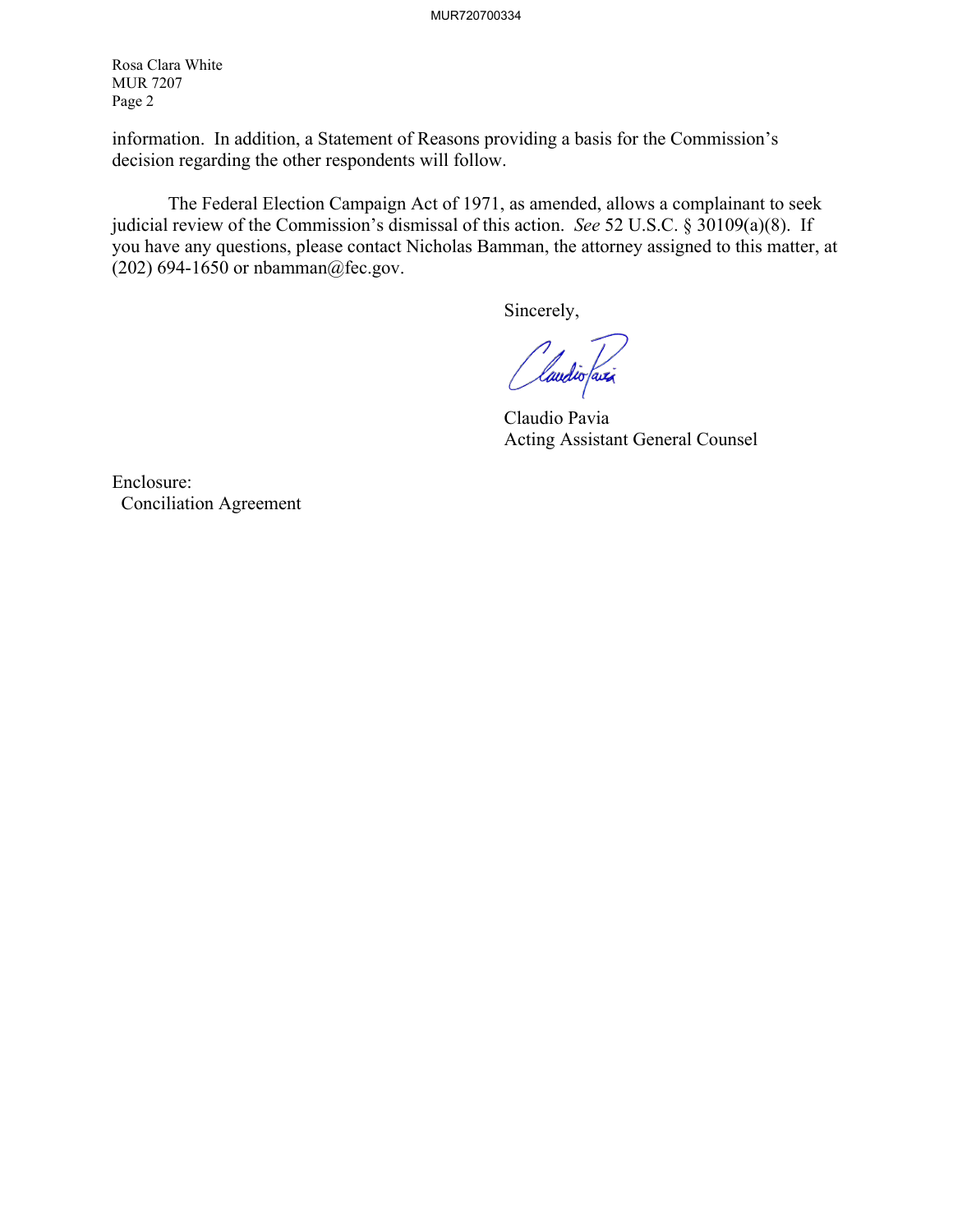## **BEFORE THE FEDERAL ELECTION COMMISSION**

In the Matter of

H. Russell Taub )

 $)$ 

) MUR 7207

## **CONCILIATION AGREEMENT**

The Federal Election Commission (the "Commission") found reason to believe that H. Russell Taub ("Respondent") violated 52 U.S.C. § 30121(a) of the Federal Election Campaign Act of 1971, as amended (the "Act"), and 11 C.F.R. § 110.20(g) of the Commission's regulations, by knowingly soliciting, accepting, or receiving a prohibited in-kind foreign national contribution in the form of opposition research related to the candidate's opponent.

NOW, THEREFORE, the Commission and Respondent, having participated in informal methods of conciliation, prior to a finding of probable cause to believe, do hereby agree as follows:

I. The Commission has jurisdiction over Respondent and the subject matter of this proceeding, and this Agreement has the effect of an agreement entered pursuant to 52 U.S.C.  $§ 30109(a)(4)(A)(i).$ 

II. Respondent has had a reasonable opportunity to demonstrate that no action should be taken in this matter.

III. Respondent enters voluntarily into this Agreement with the Commission.

IV. The pertinent facts and law in this matter are as follows:

1. On May 17, 2017, the Deputy Attorney General appointed Robert S. Mueller III as Special Counsel to investigate the Russian Federation's "efforts to interfere in the 2016 presidential election" and "links and/or coordination between the Russian government and individuals associated with the campaign of President Donald Trump." *See* Office of Deputy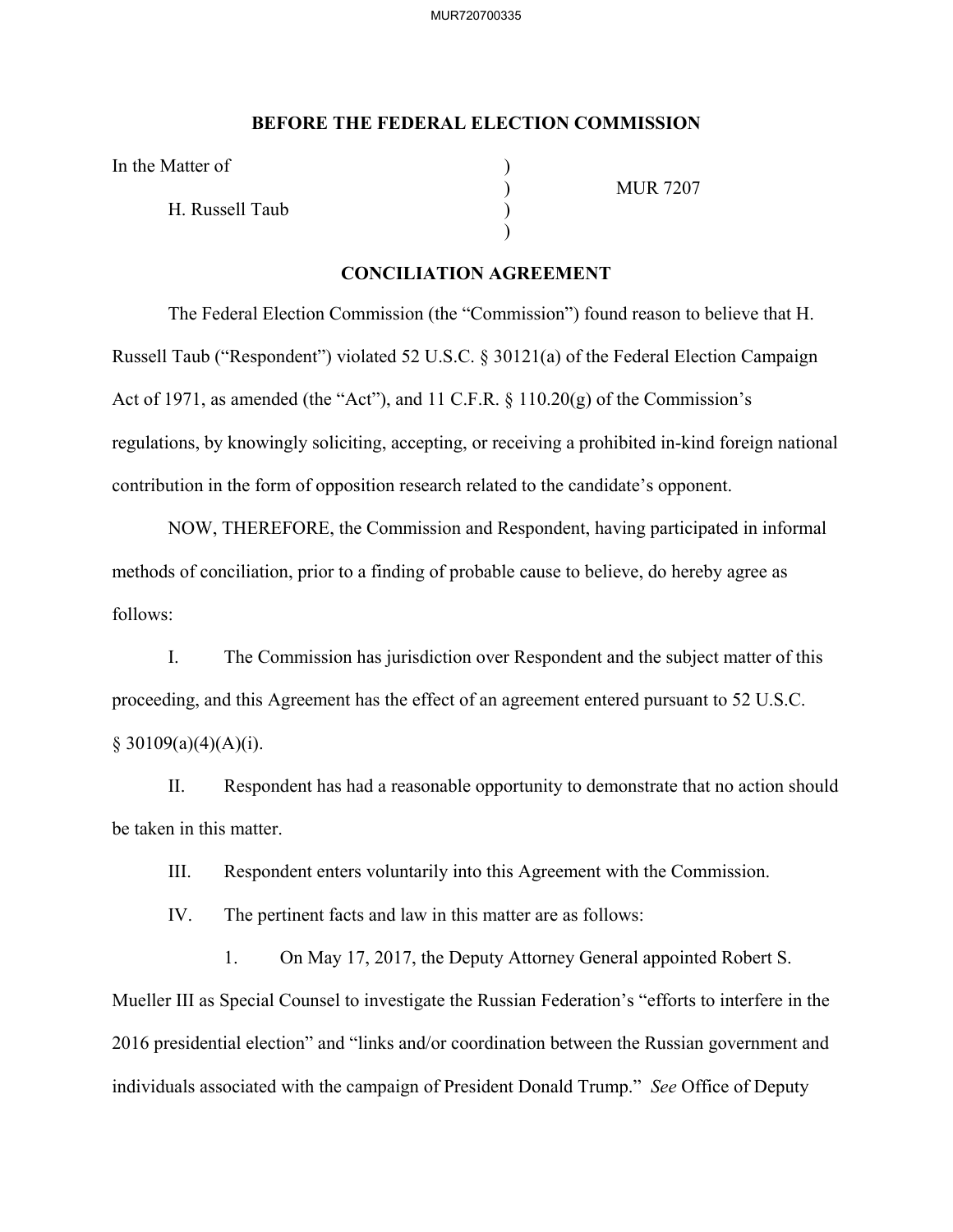Att'y Gen., Order No. 3915-2017: *Appointment of Special Counsel to Investigate Russian Interference with the 2016 Presidential Election and Related Matters* (May 17, 2017). The Special Counsel determined, *inter alia*, that the Russian Federation's Main Intelligence Directorate of the General Staff (GRU) hacked the computers and email accounts of various organizations related to the 2016 U.S. election, including the DNC and DCCC, and disseminated stolen materials through fictitious online personas, including Guccifer 2.0. SPECIAL COUNSEL ROBERT S. MUELLER, III, U.S. DEP'T OF JUSTICE, REPORT ON THE INVESTIGATION INTO RUSSIAN INTERFERENCE IN THE 2016 PRESIDENTIAL ELECTION at 36 (Mar. 22, 2019) (redactions partially removed on June 19 and November 2, 2020) ("Special Counsel's Report") (citations reference Volume 1).

2. On August 15, 2016, Taub sent a Twitter direct message to Guccifer 2.0, asking: "Can you get a list of Republican donors for me. I am running for office myself." Taub said, "I could use your help to defeat cicilline." He further explained that a donor list would help to "raise some money to put against [Cicilline] . . . if I had the resources I can win." Guccifer 2.0 replied, "it seems i have a dossier on cicilline . . . I can send u a dossier via email." Taub then provided the email address, info@russforcongress2016.com for receipt of the dossier.

3. On August 17, 2016, "Guccifer2 <guccifer2@protonmail.com>" sent an email to info@russforcongress2016.com with 10 attachments, all related to Cicilline, apparently stolen from the GRU's various election-related hacking targets. Among the attached documents were three professionally-produced opposition research reports, polling data, news articles, and one of Cicilline's U.S. House of Representatives Financial Disclosure Statements.

4. The Act and Commission regulations prohibit any "foreign national" from directly or indirectly making a contribution or donation of money or other thing of value in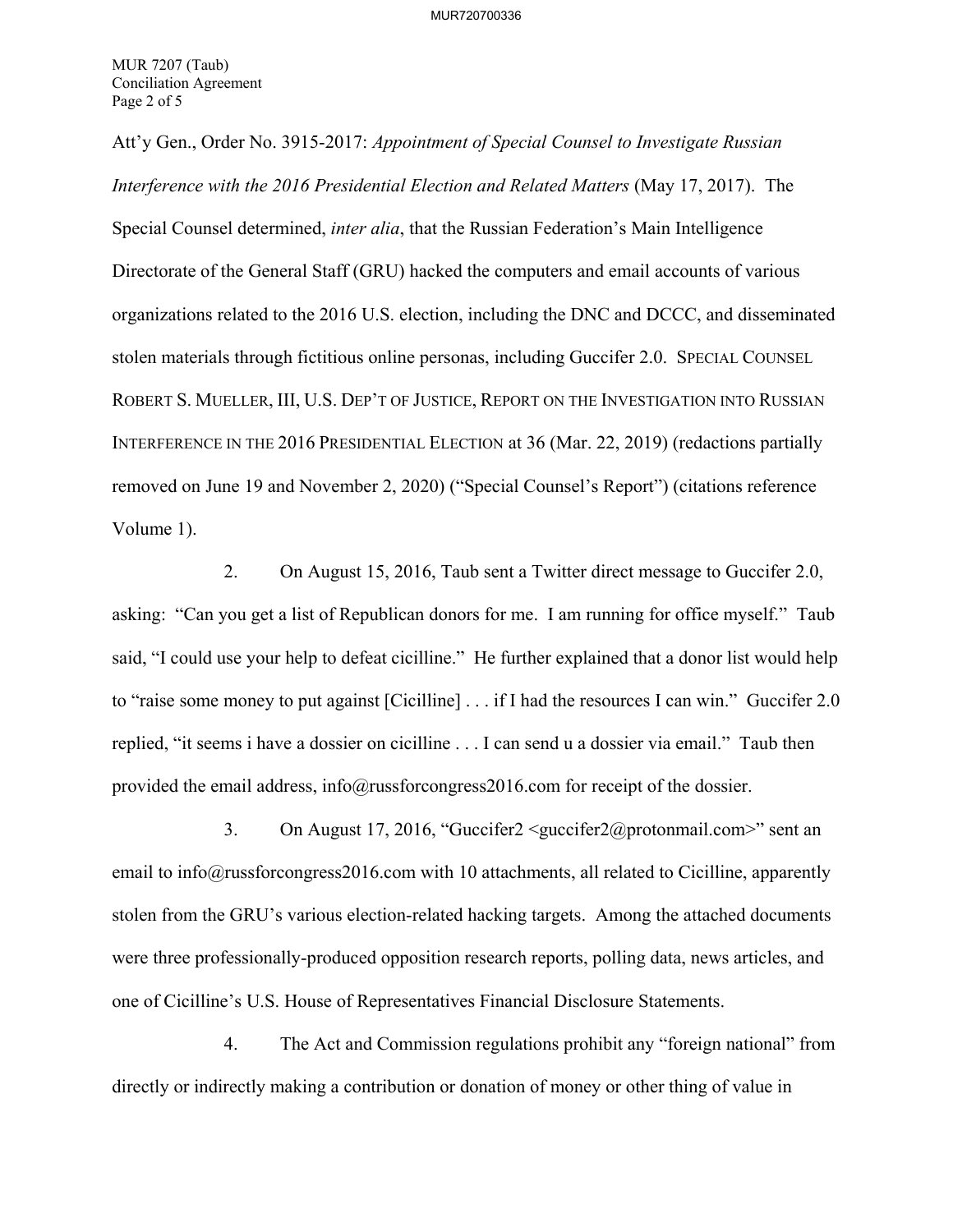MUR 7207 (Taub) Conciliation Agreement Page 3 of 5

connection with a federal, state, or local election. 52 U.S.C.  $\frac{830121(a)(1)(A)}{1}$ ; 11 C.F.R. § 110.20(b); *see also* 52 U.S.C. § 30121(b) (defining "foreign national" to include an individual who is not a citizen or national of the United States and who is not lawfully admitted for permanent residence, as well as a "foreign principal" as defined at 22 U.S.C. § 611(b), which, in turn, includes "a government of a foreign country"). Moreover, the Act and Commission regulations prohibit any person from knowingly soliciting, accepting, or receiving any such contribution or donation from a foreign national. 52 U.S.C. § 30121(a)(2); 11 C.F.R.  $§ 110.20(g).$ 

5. A "contribution" includes "any gift, subscription, loan, advance, or deposit of money or anything of value made by any person for the purpose of influencing any election for Federal office." 52 U.S.C. § 30101(8)(A). Under Commission regulations, "anything of value" includes all in-kind contributions, which include "the provision of any goods or services without charge or at a charge that is less than the usual and normal charge for such goods or services." 11 C.F.R. § 100.52(d).

V. Solely for the purpose of settling this matter only and without respect to any other proceeding, Respondent agrees not to contest the Commission's findings that he violated 52 U.S.C. § 30121(a) and 11 C.F.R. § 110.20(g) by knowingly soliciting, accepting, and receiving prohibited in-kind foreign national contributions.

VI. Respondent will take the following actions:

1. Respondent H. Russell Taub, through the submission of financial documentation to the Commission and additional representations, has indicated that financial hardship prevents him from paying any civil penalty to the Commission. Taub is currently obligated to pay substantial restitution in another matter and has limited or no assets. The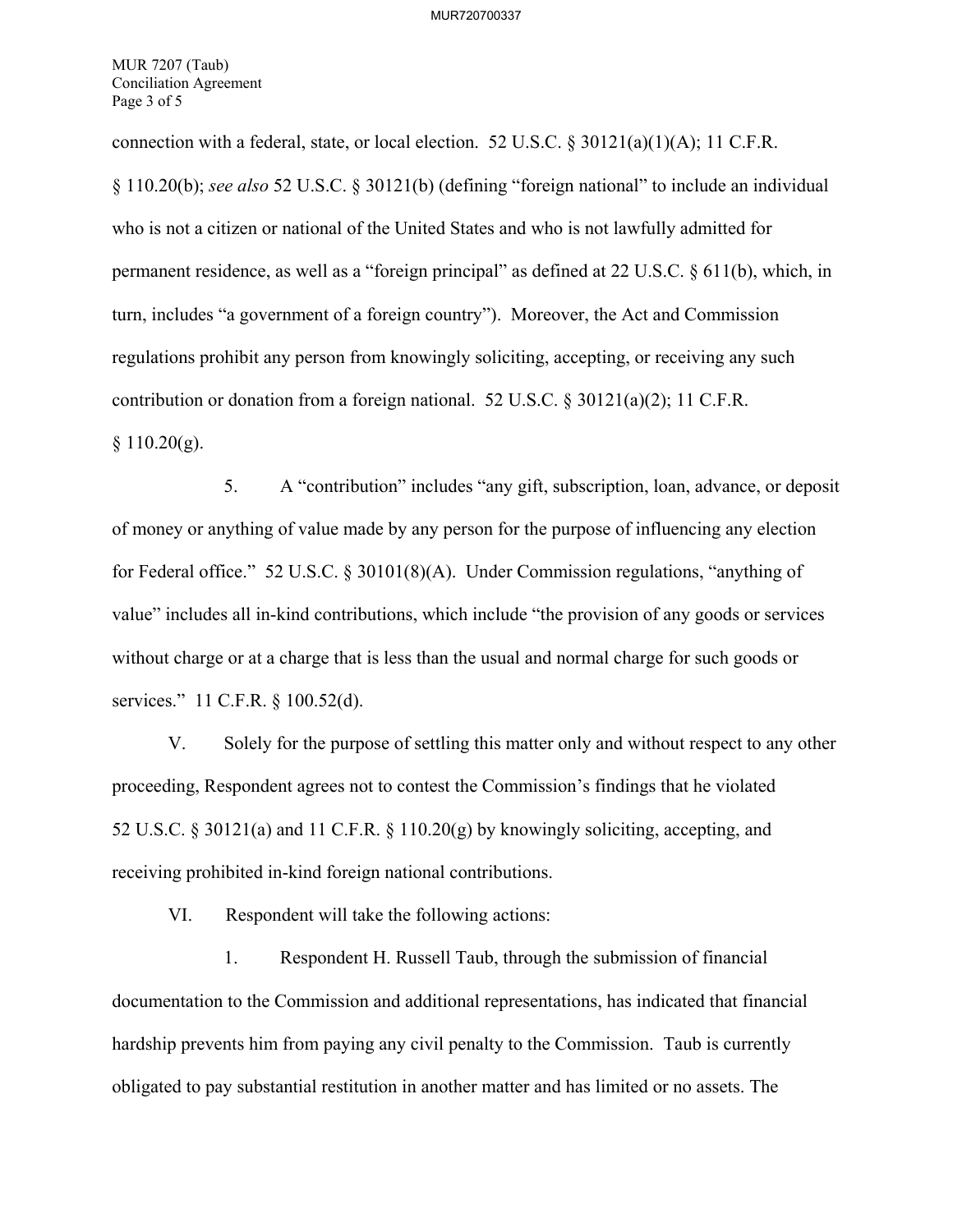MUR 7207 (Taub) Conciliation Agreement Page 4 of 5

Commission regards these submissions and representations as material representations. Due to Taub's financial condition, the Commission agrees to depart from the civil penalty that it would normally seek for the violations at issue, and the Commission agrees that no civil penalty shall be due. If evidence is uncovered indicating Respondent's financial condition is not as stated, a civil penalty of thirty-one thousand dollars (\$31,000) shall be immediately due, pursuant to 52 U.S.C. § 30109(a)(5)(A) and 11 C.F.R. § 111.24(a)(1).

2. Cease and desist from violating 52 U.S.C. § 30121(a) and 11 C.F.R.  $§ 110.20(g).$ 

VII. The Commission, on request of anyone filing a complaint under 52 U.S.C. § 30109(a)(1) concerning the matters at issue herein or on its own motion, may review compliance with this Agreement. If the Commission believes that this Agreement or any requirement thereof has been violated, it may institute a civil action for relief in the United States District Court for the District of Columbia.

VIII. This Agreement shall become effective as of the date that all parties hereto have executed same and the Commission has approved the entire Agreement.

IX. Respondent shall have no more than 30 days from the date this Agreement becomes effective to comply with and implement the requirements contained in this Agreement and to so notify the Commission.